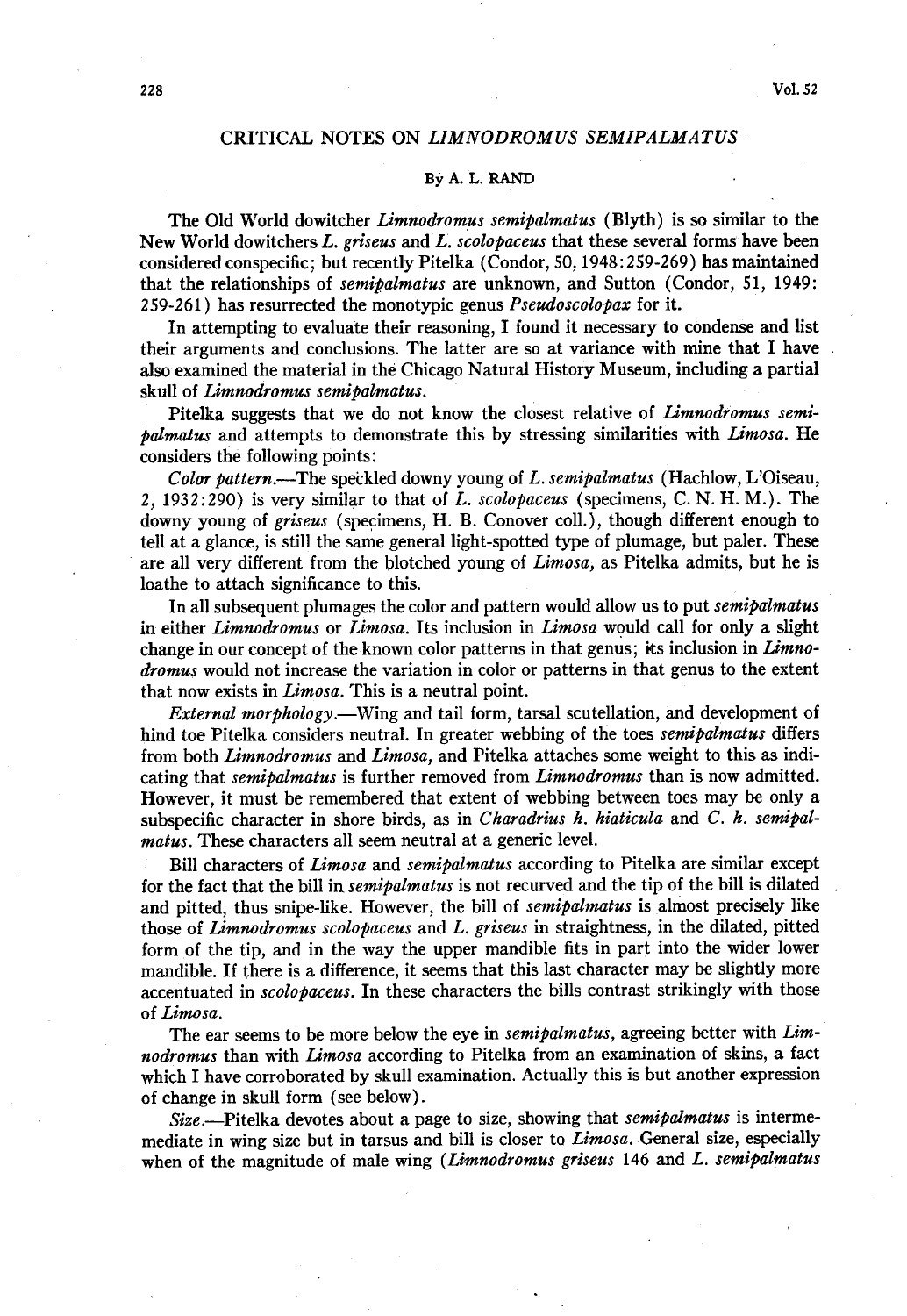**169; Limosa haemastica 203 and L. lapponica 224 mm.), seems useless as a generic character.** 

**Pitelka got the impression from handling skins that the head of semipalmatus was relatively smaller than the body, compared with the condition in Limnodromus griseus**  and scolopaceus, and more like the condition in *Limosa*. I have compared the skeletal **material of males of Limosa and Limnodromus available.** 

| <b>Species</b>          | Body length* | Skull length from<br>anterior border of<br>orbit | Index: $\frac{\text{Body}}{\text{skull}}$ |
|-------------------------|--------------|--------------------------------------------------|-------------------------------------------|
| Limosa fedoa            | 122 mm.      | 30 mm.                                           | 4.06                                      |
| Limosa limosa           | 102          | 28                                               | 3.64                                      |
| Limosa haemastica       | 110          | 28                                               | 3.57                                      |
| Limnodromus scolopaceus | 75           | 20                                               | 3.75                                      |

**<sup>l</sup>From anterior surface of shoulder to tip of pubis.** 

Thus, it seems that the ratio of skull to body length in *scolopaceus* falls within the **range of that ratio in Limosa and the character is not of use here.** 

**Molt and sexual dimorphism.-Molt is similar in the different forms and Pitelka considers this neutral as a character. But sexual dimorphism in color, which he describes for L. semipalmatus, the female being on the average paler and sometimes having spotting ventrally, he uses as evidence. L. griseus and scolopaceus he says have none, while among godwits there is a varying tendency toward sexual dimorphism. In some species of Limosa, however, this tendency is so slight or even nonexistent that Ridgway (Birds N. M. Amer., part VIII, 1919: 178 ff.) described Limosa fedoa, L. lapponica baueri, and L. haemastica as sexes alike in summer while only L. limosa is given as having the female different from the male. It is no more illogical to have sexual dimorphism, also lack of it,**  in Limnodromus than in Limosa. And this seems a neutral character. Sexual dimorphism **in size Pitelka quite rightly considers a neutral character here.** 

**It is advisable to tabulate these characters of semipalmatus and see how they add up.** 

|  | Character                                   | Relationships                                                                            |
|--|---------------------------------------------|------------------------------------------------------------------------------------------|
|  | (1) Color pattern                           | Downy young-strongly <i>Limnodromus</i> ; subse-<br>quent plumages—neutral.              |
|  | (2) External morphological characters       | Wing, tail, tarsal scutellation and development<br>of hind toe-neutral.                  |
|  |                                             | Palmation—neutral.                                                                       |
|  |                                             | Bill character—strongly <i>Limnodromus</i> .                                             |
|  |                                             | Ear situated below eye—strongly Limnodromus.                                             |
|  | (3) Size and relative size of head and body | Neutral.                                                                                 |
|  | (4) Molt and sexual dimorphism              | Neutral.                                                                                 |
|  |                                             | $\Gamma$ rian dianographica I arra)n (Ibin 1021,719.771) Cudings, bosad na tha sheill na |

**Even disregarding Lowe's (Ibis, 193 1: 7 12-771) findings, based on the skull, as Pitelka did, on the basis of this summary, I cannot agree with Pitelka that "Placement of semipalmatus in the monotypic genus Pseudoscolopax Blyth would better reflect present knowledge concerning its relationships." Limnodromus semipalmatus seems to**  be a dowitcher.

Lowe (op. cit.) when studying the genus *Limnodromus* evidently had some skeletal **material of L. semipalmatus, but, perhaps because it was so similar to L. scolopaceus which he figured, he made little comment on it. Thus the matter might have rested. But in view of Pitelka's comments that L. semipalmatus may not be closely related to L. scolopaceus and griseus, I extracted a skull (incomplete) from a skin of L. semipalmatus**  and compared it with skulls of *Limnodromus scolopaceus, Limosa fedoa, Limosa limosa*  **,**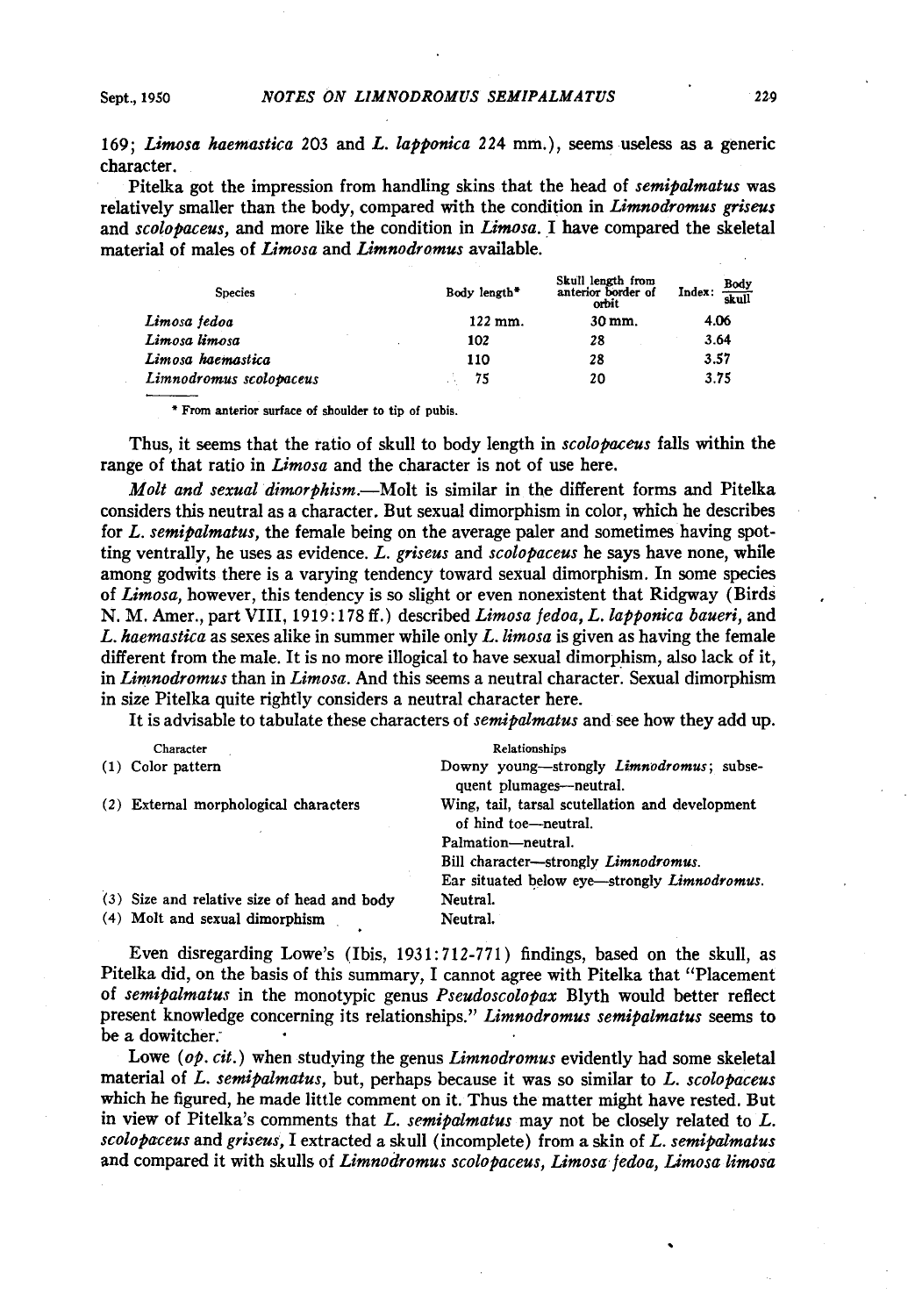**and Limosa kaemastica (see fig. 3 5 ) . The two species of Limnodromus (scolopaceus and**  semipalmatus) agree among themselves and differ from the three species of *Limosa* in:

**(1) the increase in size of the ectethmoid plate and its closer association with the orbital process of the lacrymal,** 

**(2) the more forward position of the squamosal process, quadrate and other associated parts of the lower base of the skull (this naturally puts the ear farther forward under the eye),** 

**(3) the greater extent of the ossified nasal septum,** 





Fig. 35. Skulls of *Limosa limosa* (A), *Limnodromus* semipalmatus (B), and *Limnodromus scolopaceus* **(0. Broken lines in B indicate where the bone is**  broken. Approximately  $\times 1$ .

**(4) the groove for the nasal nerve on each side of the nasal septum is forward of the external process of the nasal bone, and** 

**(5) another skeletal point, mentioned by Lowe but not evident from the incomplete**  skull of L. semipalmatus I have checked by forcing open the bills of skins. The palatal **surface of the premaxillaries has a conspicuous downward projecting ridge for the middle third of their length in L.. scolopaceus; this is lacking in Limosa. Forcing open the bills of skins one is able to see that L. semipalmatus has a ridge like that of L. scolopaceus.** 

**There are no characters which present material of Limnodromus semipahnatus shares with Limosa which it does not also share with Limnodromus scolopaceus.** 

**The conclusion from the skull is the same as from the external characters: Limnodromus semipalmatus is a dowitcher and more closely related to the other members of the genus Limnodromus than it is to those of the genus Limosa.**